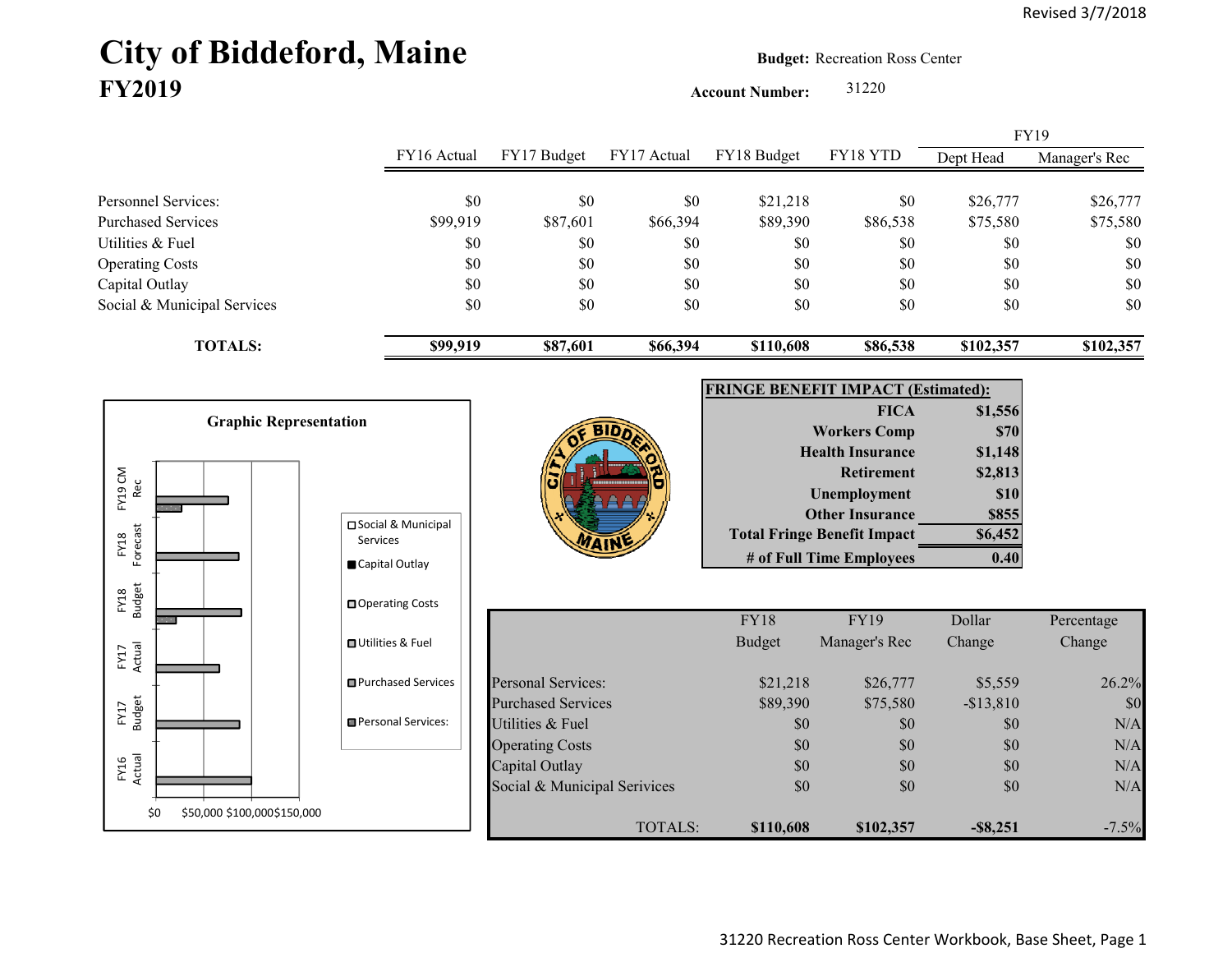#### Personnel Services

| Account |                                   | <b>FY16</b> | <b>FY17</b>   | <b>FY17</b> | <b>FY18</b>   | <b>FY18</b>  | <b>FY19</b> |           |
|---------|-----------------------------------|-------------|---------------|-------------|---------------|--------------|-------------|-----------|
| Number  | Description                       | Actual      | <b>Budget</b> | Actual      | <b>Budget</b> | YTD 02/28/18 | Dept Head   | Mgr's Rec |
|         |                                   |             |               |             |               |              |             |           |
|         | 60105 F-T Employee Wage Exp       | \$0         | \$0           | \$0         | \$0           | \$0          | \$5,024     | \$5,024   |
|         | 60106 P-T Employee Wage Exp       | \$0         | \$0           | \$0         | \$17,748      | \$0          | \$13,311    | \$13,311  |
|         | 60111 Overtime Wage Expense       | \$0         | \$0           | \$0         | \$2,002       | \$0          | \$2,000     | \$2,000   |
|         | 60201 FICA/Medicare-ER Share Exp  | \$0         | \$0           | \$0         | \$1,358       | \$0          | \$1,556     | \$1,556   |
|         | 60202 MPERS-Employer Share Exp    | \$0         | \$0           | \$0         | \$0           | \$0          | \$2,813     | \$2,813   |
|         | 60203 457 Plan-Employer Share Exp | \$0         | \$0           | \$0         | \$0           | \$0          | \$0         | \$0       |
|         | 60210 HPHC Ins Employer Share Ex  | \$0         | \$0           | \$0         | \$0           | \$0          | \$1,148     | \$1,148   |
|         | 60212 S-T Disability ER Share Exp | \$0         | \$0           | \$0         | \$75          | \$0          | \$75        | \$75      |
|         | 60217 S-T Disability ER Share Exp | \$0         | \$0           | \$0         | \$0           | \$0          | \$780       | \$780     |
|         | 60370 Workers Comp Insurance Exp  | \$0         | \$0           | \$0         | \$35          | \$0          | \$70        | \$70      |
| Totals  |                                   | \$0         | \$0           | \$0         | \$21,218      | \$0          | \$26,777    | \$26,777  |
|         | <b>Purchased Services</b>         |             |               |             |               |              |             |           |
| Account |                                   | FY16        | <b>FY17</b>   | <b>FY17</b> | <b>FY18</b>   | <b>FY18</b>  | FY19        |           |
| Number  | Description                       | Actual      | <b>Budget</b> | Actual      | <b>Budget</b> | YTD 02/28/18 | Dept Head   | Mgr's Rec |
|         | 60365 Recreation Programs Expense | \$99,919    | \$87,601      | \$66,394    | \$89,390      | \$86,538     | \$75,580    | \$75,580  |
| Totals  |                                   | \$99,919    | \$87,601      | \$66,394    | \$89,390      | \$86,538     | \$75,580    | \$75,580  |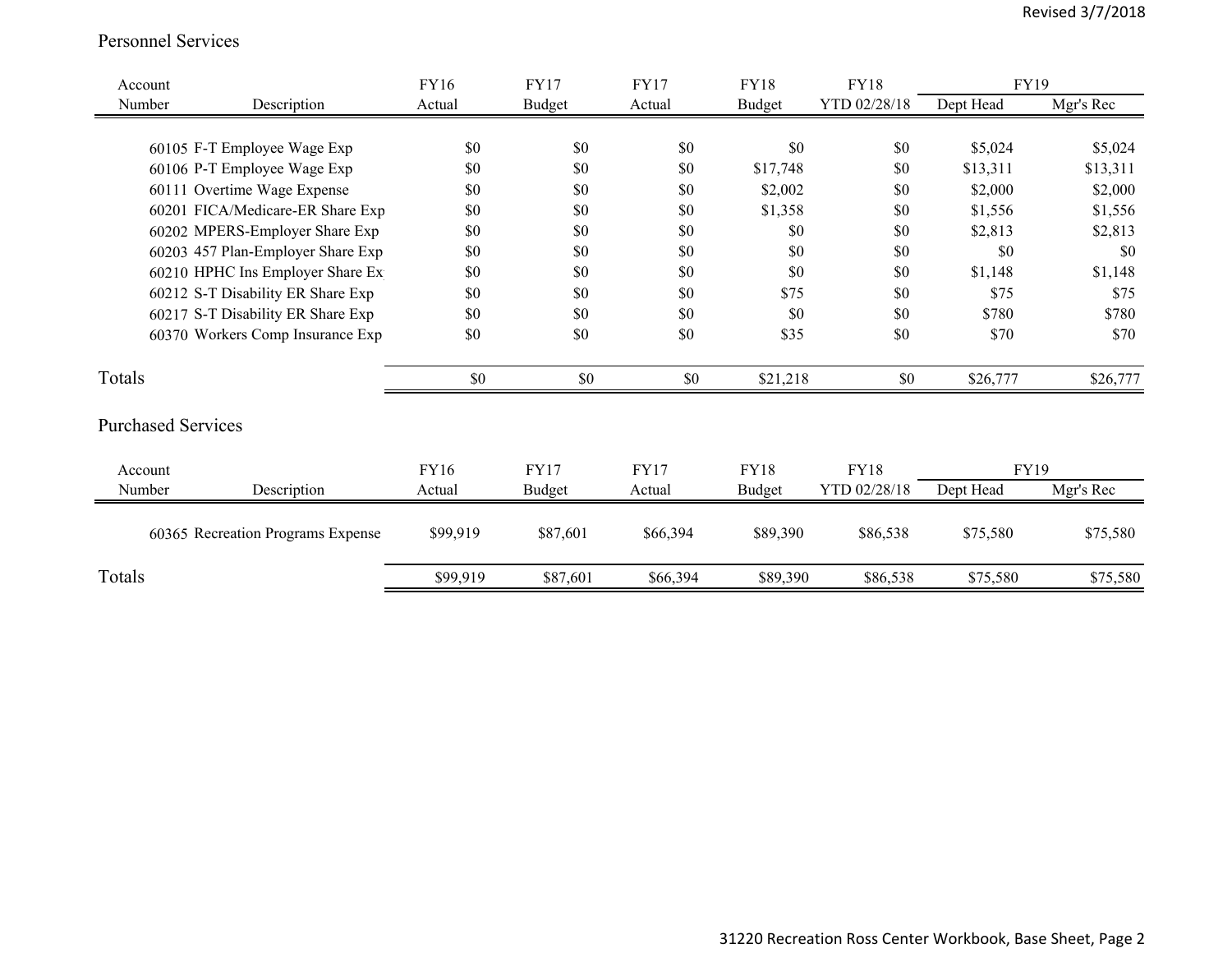

March 7, 2018 **Department:** Recreation Ross Center

Account Title: F-T Employee Wage Exp

Department Number: 31220 31220 Account Number: 60105

| FY2016 | FY 2017       | FY 2017 | FY 2018       | FY 2018       |
|--------|---------------|---------|---------------|---------------|
| Actual | <b>Budget</b> | Actual  | <b>Budget</b> | Est. Expended |
|        |               |         |               |               |
| \$0.00 | \$0.00        | \$0.00  | \$0.00        | \$2,512.00    |

| FY-2019       | Department | City Mgr       | Council | Increase   |
|---------------|------------|----------------|---------|------------|
|               | Reauest    | Recommendation | Action  | (Decrease) |
| <b>Budget</b> | \$5,024.00 | \$5,024.00     |         | \$5,024.00 |

**Support for Budget Request:** Provide justification for the budget request using as much detail as possible

 to support it. Examples of acceptable support include unit costs, quantity estimates, price quotes, etc. Requests based solely on a percentage increase above the previous budget will not be accepted. Use additional sheets if necessary.

Linda's wage

Ross Center Program Assistant Balance of FT wages 16.04\*6hrs\*52.2 wks 5,024.00

 **5,024.00**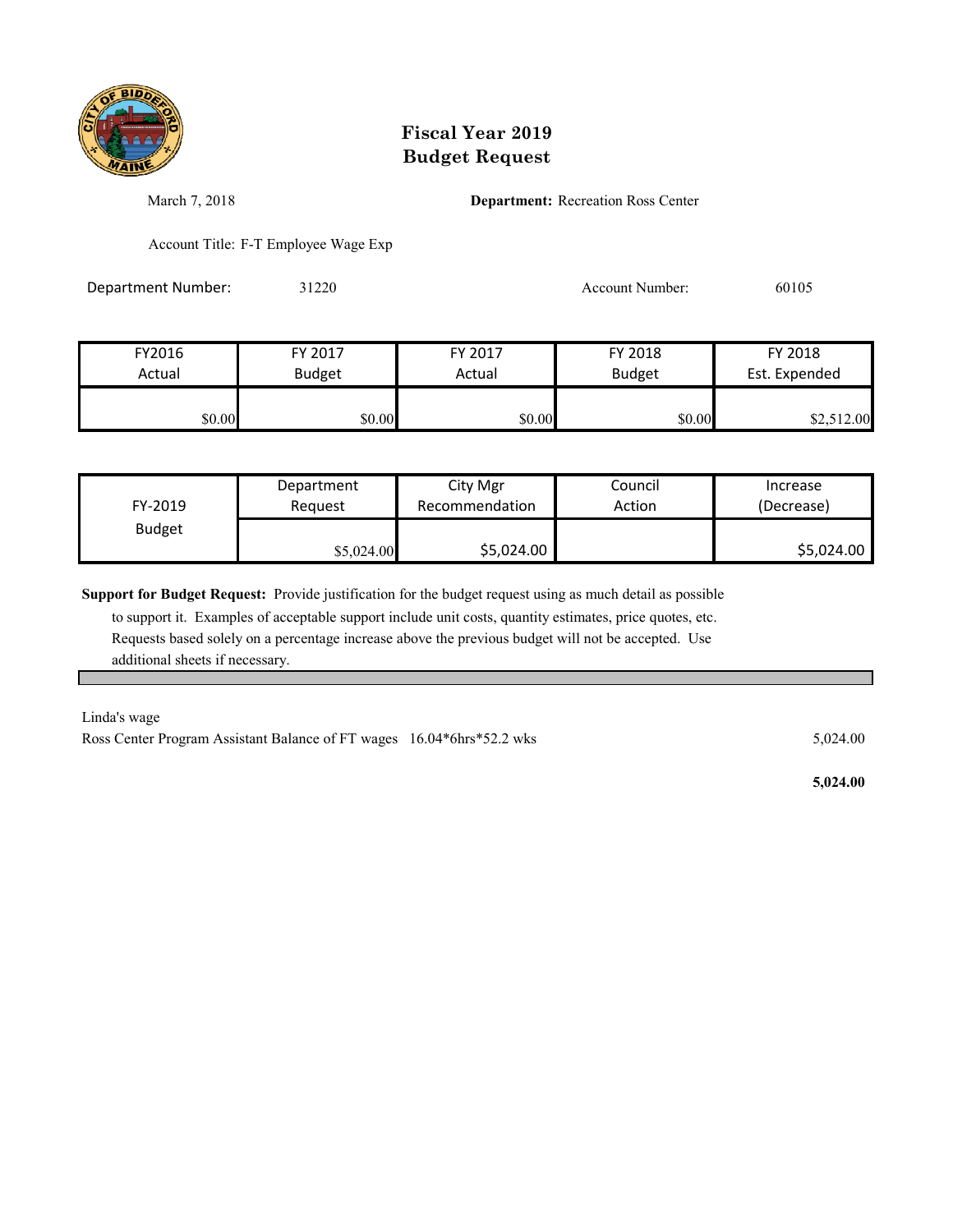

March 7, 2018 **Department:** Recreation Ross Center

Account Title: P-T Employee Wage Exp

Department Number: 31220 31220 Account Number: 60106

| FY2016 | FY 2017       | FY 2017 | FY 2018       | FY 2018       |
|--------|---------------|---------|---------------|---------------|
| Actual | <b>Budget</b> | Actual  | <b>Budget</b> | Est. Expended |
|        |               |         |               |               |
| \$0.00 | \$0.00        | \$0.00  | \$17,748.00   | \$6,000.00    |

| FY-2019       | Department  | City Mgr       | Council | Increase    |
|---------------|-------------|----------------|---------|-------------|
|               | Reauest     | Recommendation | Action  | (Decrease)  |
| <b>Budget</b> | \$13,311.00 | \$13,311.00    |         | \$13,311.00 |

**Support for Budget Request:** Provide justification for the budget request using as much detail as possible

 to support it. Examples of acceptable support include unit costs, quantity estimates, price quotes, etc. Requests based solely on a percentage increase above the previous budget will not be accepted. Use additional sheets if necessary.

Program Leader/Host/Driver 17.00\*15 hrs\*52.2wks

| 13,311.00 |
|-----------|
| 13,311.00 |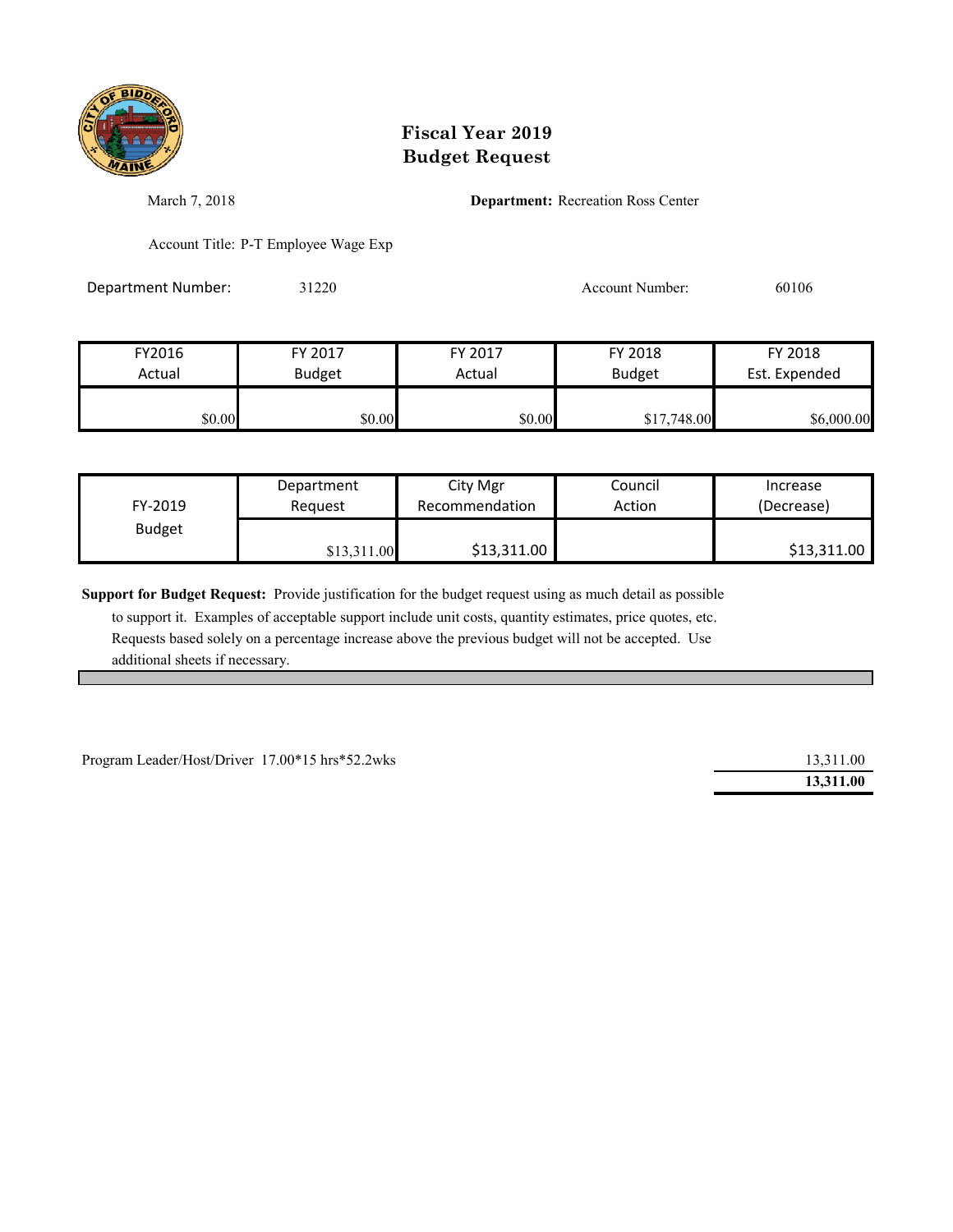

March 7, 2018 **Department:** Recreation Ross Center

Account Title: Overtime Wage Expense

Department Number: 31220 31220 Account Number: 60111

| FY2016 | FY 2017       | FY 2017 | FY 2018       | FY 2018       |
|--------|---------------|---------|---------------|---------------|
| Actual | <b>Budget</b> | Actual  | <b>Budget</b> | Est. Expended |
| \$0.00 | \$0.00        | \$0.00  | \$2,002.00    | \$2,002.00    |

| FY-2019       | Department | City Mgr       | Council | Increase   |
|---------------|------------|----------------|---------|------------|
|               | Reauest    | Recommendation | Action  | (Decrease) |
| <b>Budget</b> | \$2,000.00 | \$2,000.00     |         | (52.00)    |

**Support for Budget Request:** Provide justification for the budget request using as much detail as possible

 to support it. Examples of acceptable support include unit costs, quantity estimates, price quotes, etc. Requests based solely on a percentage increase above the previous budget will not be accepted. Use additional sheets if necessary.

Overtime 2,000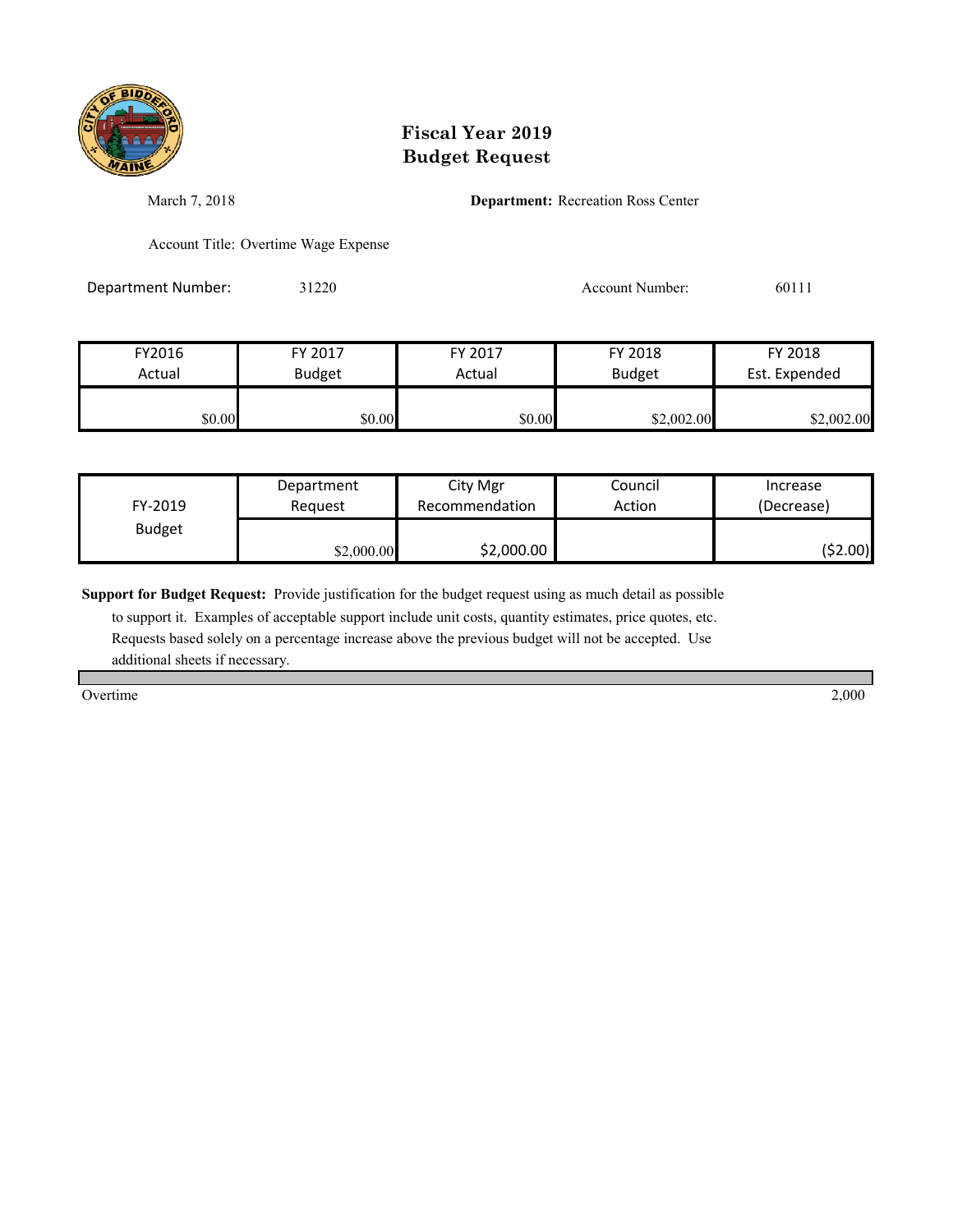

March 7, 2018 **Department:** Recreation Ross Center

Account Title: FICA/Medicare-ER Share Exp

Department Number: 31220 31220 Account Number: 60201

| FY2016 | FY 2017       | FY 2017 | FY 2018       | FY 2018       |
|--------|---------------|---------|---------------|---------------|
| Actual | <b>Budget</b> | Actual  | <b>Budget</b> | Est. Expended |
| \$0.00 | \$0.00        | \$0.00  | \$1,358.00    | \$0.00        |

| FY-2019       | Department | City Mgr       | Council | Increase   |
|---------------|------------|----------------|---------|------------|
|               | Reauest    | Recommendation | Action  | (Decrease) |
| <b>Budget</b> | \$1,555.63 | \$1,555.63     |         | \$197.63   |

**Support for Budget Request:** Provide justification for the budget request using as much detail as possible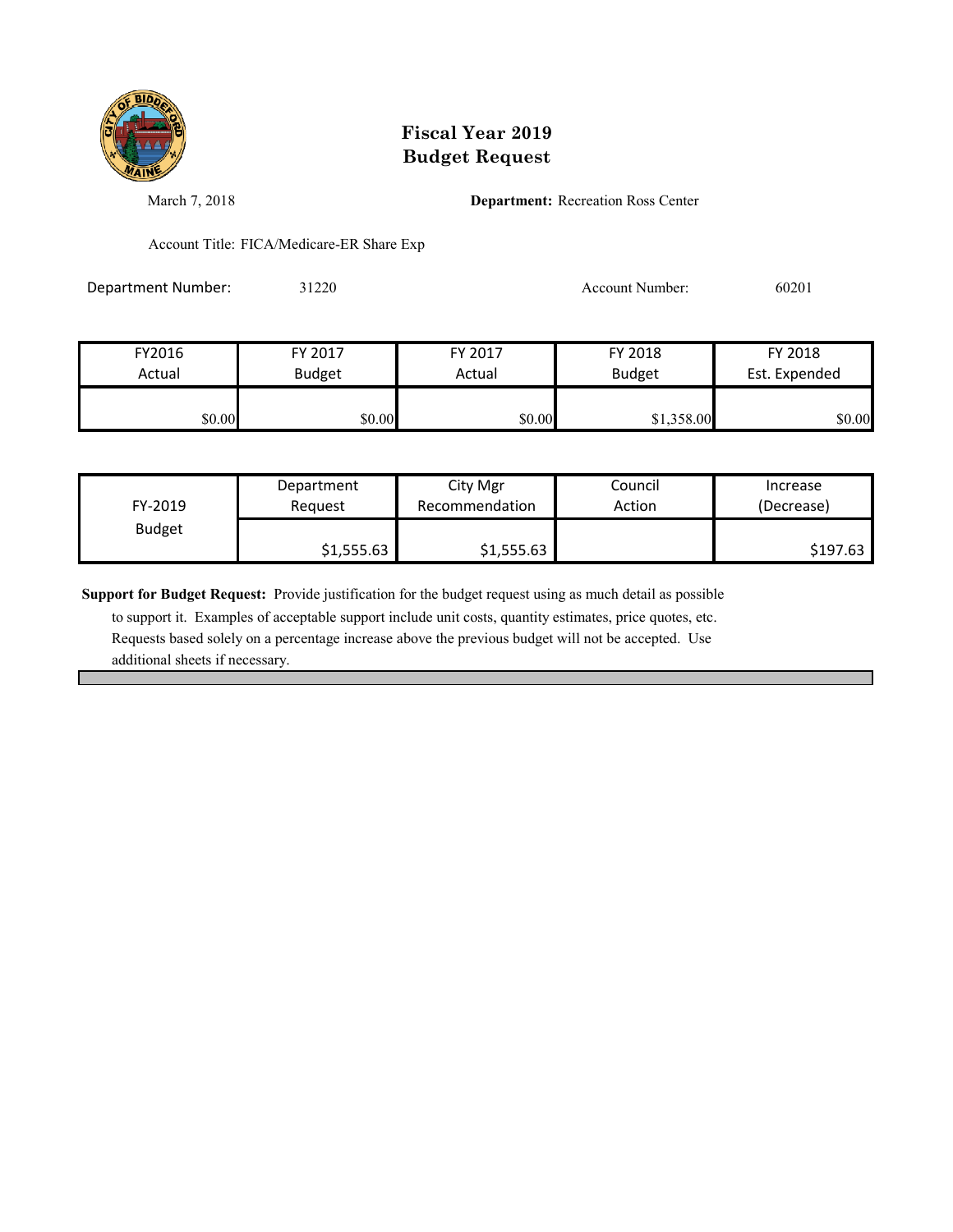

March 7, 2018 **Department:** Recreation Ross Center

Account Title: MPERS-Employer Share Exp

Department Number: 31220 31220 Account Number: 60202

| FY2016 | FY 2017       | FY 2017 | FY 2018       | FY 2018       |
|--------|---------------|---------|---------------|---------------|
| Actual | <b>Budget</b> | Actual  | <b>Budget</b> | Est. Expended |
| \$0.00 | \$0.00        | \$0.00  | \$0.00        | \$0.00        |

| FY-2019       | Department | City Mgr       | Council | Increase   |
|---------------|------------|----------------|---------|------------|
|               | Reauest    | Recommendation | Action  | (Decrease) |
| <b>Budget</b> | \$2,813.00 | \$2,813.00     |         | \$2,813.00 |

**Support for Budget Request:** Provide justification for the budget request using as much detail as possible

 to support it. Examples of acceptable support include unit costs, quantity estimates, price quotes, etc. Requests based solely on a percentage increase above the previous budget will not be accepted. Use additional sheets if necessary.

Ross Center Program Assistant 9.6% of 29,305 2,813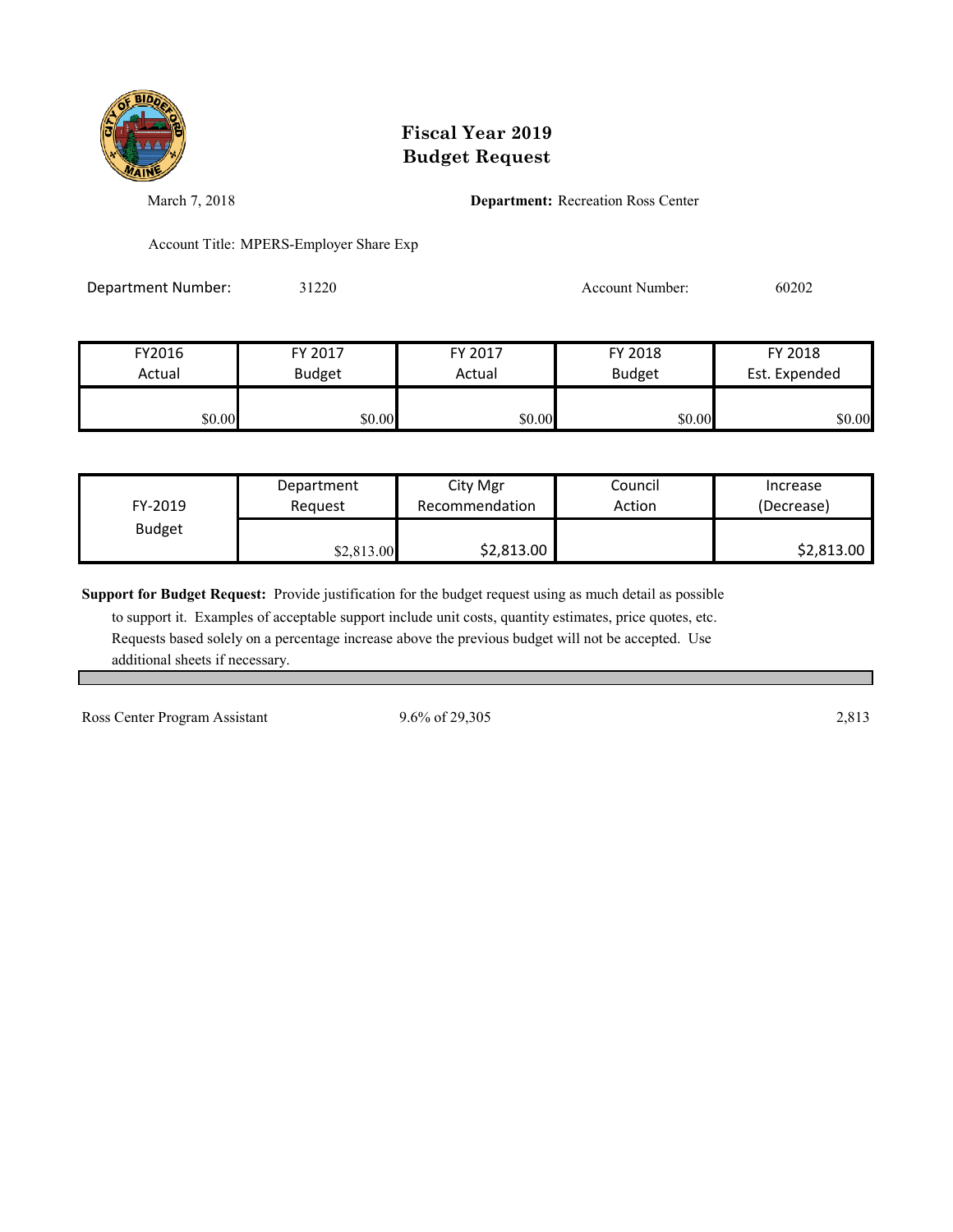

March 7, 2018 **Department:** Recreation Ross Center

Account Title: 457 Plan-Employer Share Exp

Department Number: 31220 3 31220 Account Number: 60203

| FY2016 | FY 2017       | FY 2017 | FY 2018       | FY 2018       |
|--------|---------------|---------|---------------|---------------|
| Actual | <b>Budget</b> | Actual  | <b>Budget</b> | Est. Expended |
|        |               |         |               |               |
| \$0.00 | \$0.00        | \$0.00  | \$0.00        | \$0.00        |

| FY-2019       | Department | City Mgr       | Council | Increase   |
|---------------|------------|----------------|---------|------------|
|               | Reauest    | Recommendation | Action  | (Decrease) |
| <b>Budget</b> | \$0.00     | \$0.00         |         | \$0.00     |

**Support for Budget Request:** Provide justification for the budget request using as much detail as possible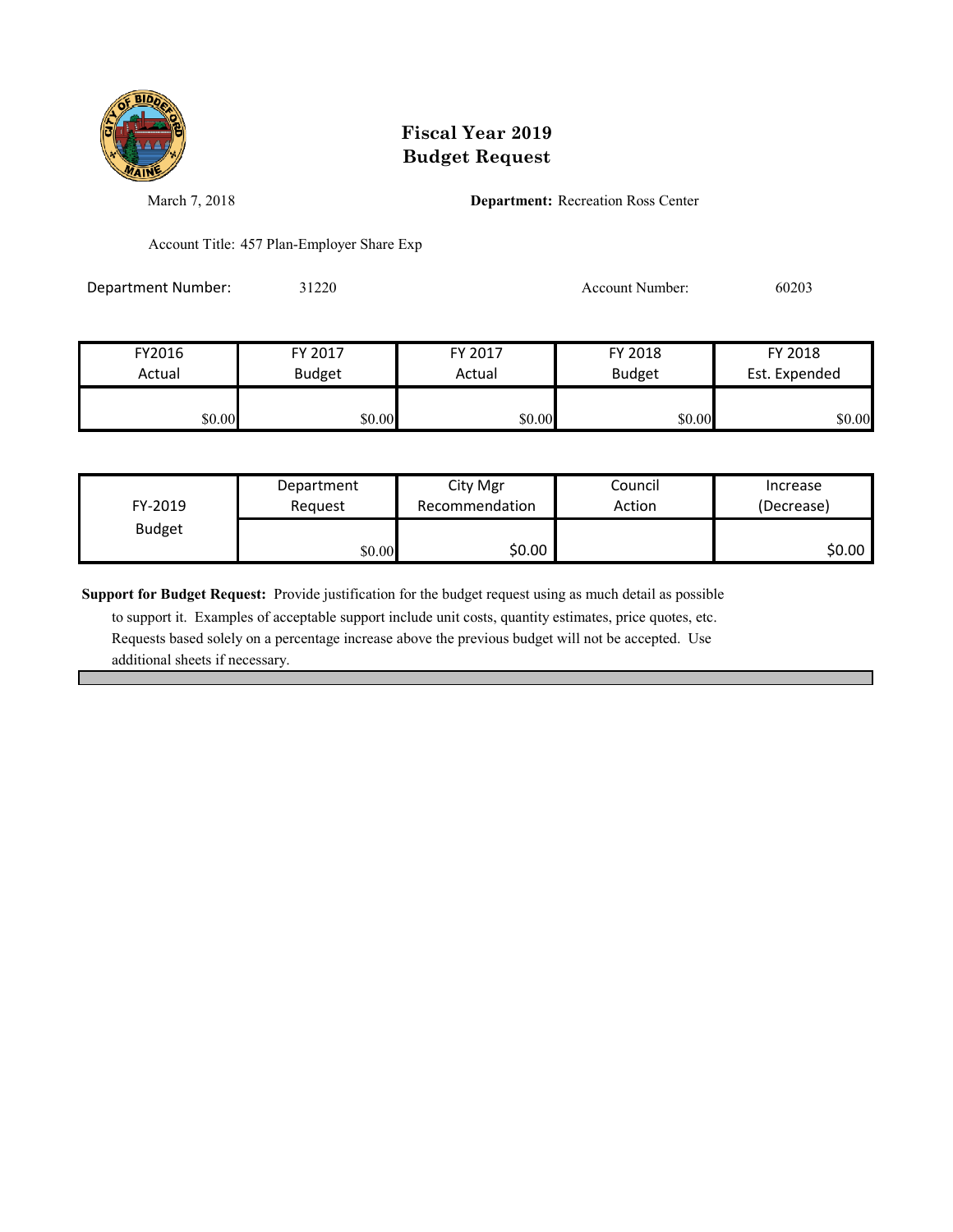

March 7, 2018 **Department:** Recreation Ross Center

Account Title: HPHC Ins Employer Share Exp

Department Number: 31220 31220 Account Number: 60210

| FY2016 | FY 2017       | FY 2017 | FY 2018       | FY 2018       |
|--------|---------------|---------|---------------|---------------|
| Actual | <b>Budget</b> | Actual  | <b>Budget</b> | Est. Expended |
|        |               |         |               |               |
| \$0.00 | \$0.00        | \$0.00  | \$0.00        | \$0.00        |

| FY-2019       | Department | City Mgr       | Council | Increase   |
|---------------|------------|----------------|---------|------------|
|               | Reauest    | Recommendation | Action  | (Decrease) |
| <b>Budget</b> | \$1,148.00 | \$1,148.00     |         | \$1,148.00 |

**Support for Budget Request:** Provide justification for the budget request using as much detail as possible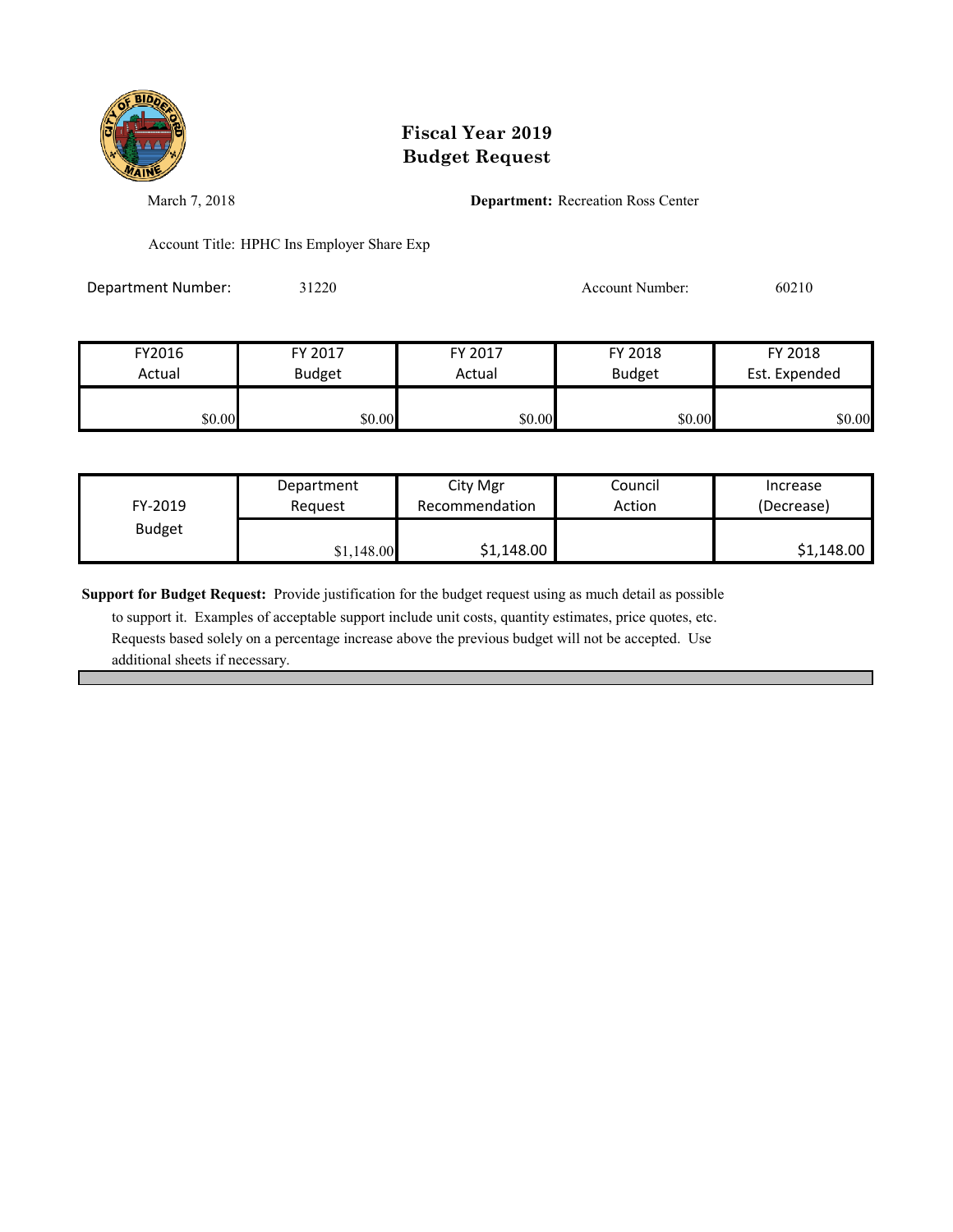

March 7, 2018 **Department:** Recreation Ross Center

Account Title: S-T Disability ER Share Exp

Department Number: 31220 31220 Account Number: 60212

| FY2016 | FY 2017       | FY 2017 | FY 2018       | FY 2018       |
|--------|---------------|---------|---------------|---------------|
| Actual | <b>Budget</b> | Actual  | <b>Budget</b> | Est. Expended |
|        |               |         |               |               |
| \$0.00 | \$0.00        | \$0.00  | \$75.00       | \$37.50       |

| FY-2019       | Department | City Mgr       | Council | Increase   |
|---------------|------------|----------------|---------|------------|
|               | Reauest    | Recommendation | Action  | (Decrease) |
| <b>Budget</b> | \$75.00    | \$75.00        |         | \$0.00     |

**Support for Budget Request:** Provide justification for the budget request using as much detail as possible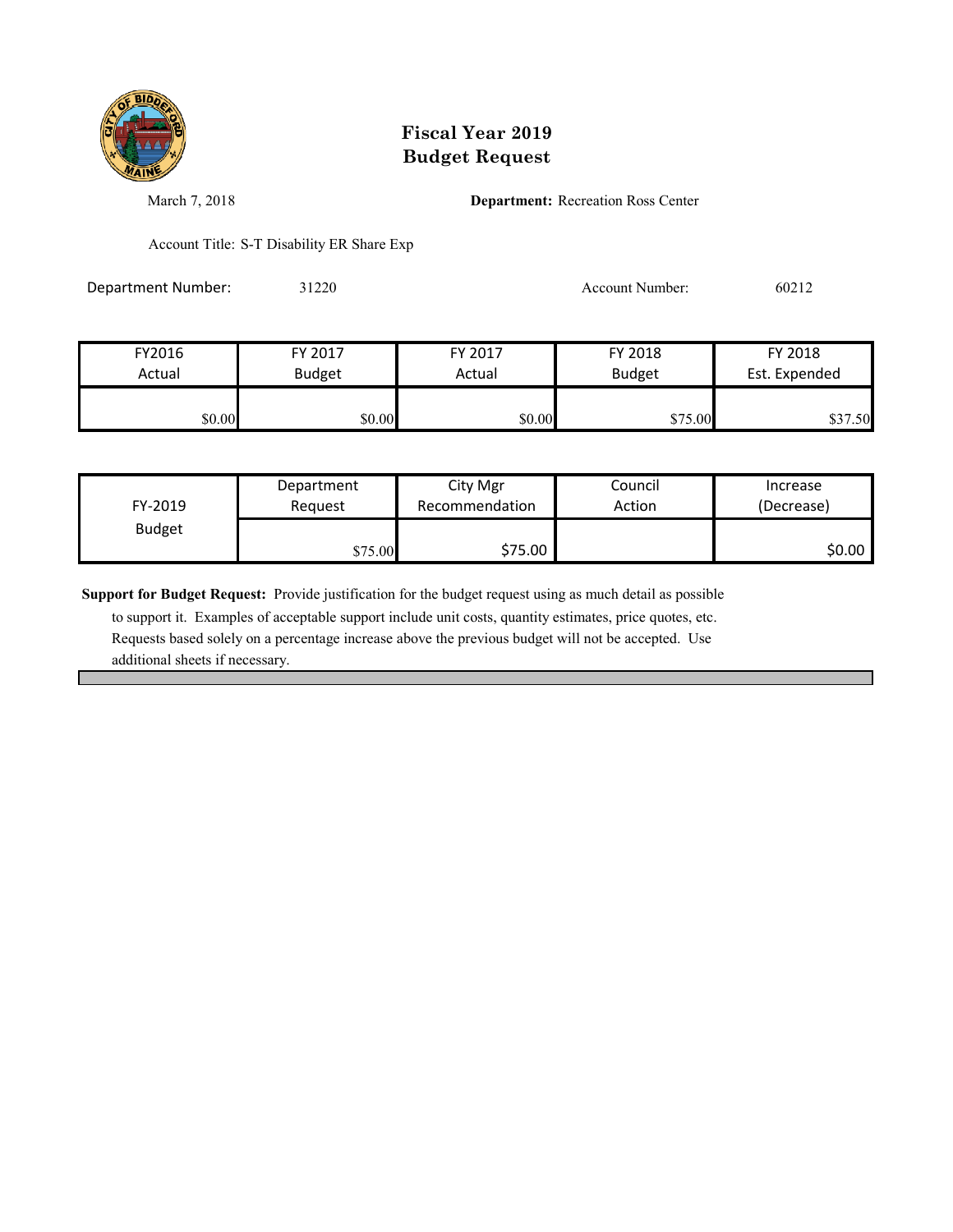

March 7, 2018 **Department:** Recreation Ross Center

Account Title: S-T Disability ER Share Exp

Department Number: 31220 31220 Account Number: 60217

| FY2016 | FY 2017       | FY 2017 | FY 2018       | FY 2018       |
|--------|---------------|---------|---------------|---------------|
| Actual | <b>Budget</b> | Actual  | <b>Budget</b> | Est. Expended |
| \$0.00 | \$0.00        | \$0.00  | \$0.00        | \$0.00        |

| FY-2019       | Department | City Mgr       | Council | Increase   |
|---------------|------------|----------------|---------|------------|
|               | Reauest    | Recommendation | Action  | (Decrease) |
| <b>Budget</b> | \$780.00   | \$780.00       |         | \$780.00   |

**Support for Budget Request:** Provide justification for the budget request using as much detail as possible

 to support it. Examples of acceptable support include unit costs, quantity estimates, price quotes, etc. Requests based solely on a percentage increase above the previous budget will not be accepted. Use additional sheets if necessary.

RHSA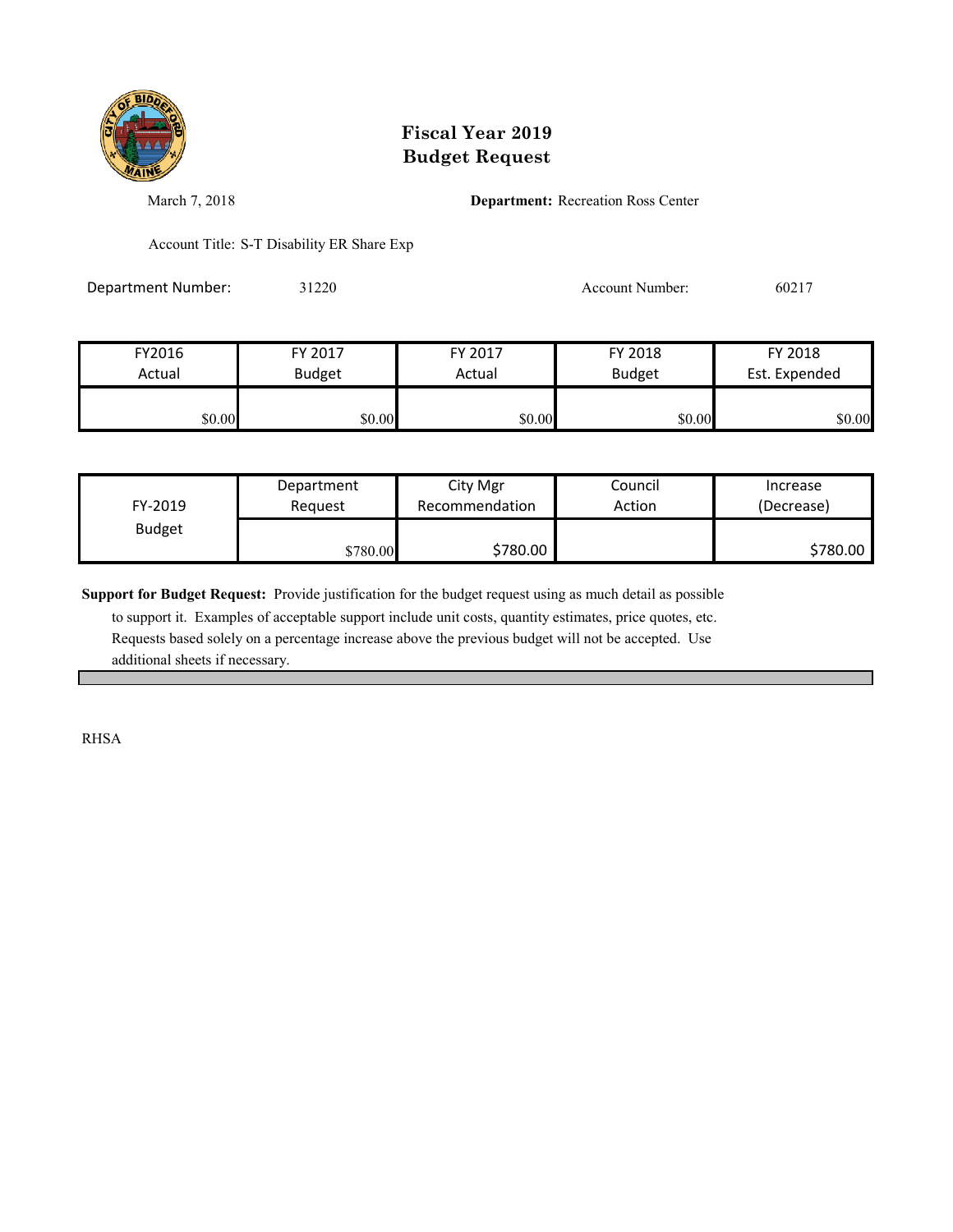

March 7, 2018 **Department:** Recreation Ross Center

Account Title: Recreation Programs Expense

Department Number: 31220 31220 Account Number: 60365

| FY2016      | FY 2017       | FY 2017     | FY 2018       | FY 2018       |
|-------------|---------------|-------------|---------------|---------------|
| Actual      | <b>Budget</b> | Actual      | <b>Budget</b> | Est. Expended |
| \$99,918.90 | \$87,601.00   | \$66,393.94 | \$89,390.00   | \$89,390.00   |

| FY-2019       | Department  | City Mgr       | Council | Increase      |
|---------------|-------------|----------------|---------|---------------|
|               | Reauest     | Recommendation | Action  | (Decrease)    |
| <b>Budget</b> | \$75,580.00 | \$75,580.00    |         | (\$13,810.00) |

**Support for Budget Request:** Provide justification for the budget request using as much detail as possible

to support it. Examples of acceptable support include unit costs, quantity estimates, price quotes, etc.

Requests based solely on a percentage increase above the previous budget will not be accepted. Use

additional sheets if necessary.

| <b>Mystery Trips</b>                  | 5 per year/       | fuel/bus | venue/meals/entertainment | \$6,970.00  |
|---------------------------------------|-------------------|----------|---------------------------|-------------|
| Theatre Trips (no meal)               | 5 per year        |          | show tickets/fuel/prizes  | \$11,900.00 |
| Oxford Casino                         | 6 per year        |          | driver/fuel/meals         | 840.00      |
| Arts & Crafts                         | 12 per year       |          | craft supplies            | 300.00      |
| Theatre & Day trips $w/me$ 6 per year |                   |          | tickets/meals/fuel        | 17,340.00   |
| Ipad Classes                          | 4 per year        |          | Instructor cost           | \$30.00     |
| Overnight Trips                       | 4 per year        |          | hotel/meal fees           | \$25,000.00 |
| <b>Fitness Classes</b>                | 50 weeks          |          | Saco Sport & Fitness      | \$6,750.00  |
| Yoga Classes                          | 48 weeks          |          | instructor cost           | \$2,400.00  |
| Enrichment/Museum Trips               |                   |          |                           | \$2,500.00  |
| Linedancing                           | 2/8 week sessions |          | Instructor cost           | \$400.00    |
| My Rec                                |                   |          |                           | 1150        |
|                                       |                   |          |                           | \$75,580.00 |